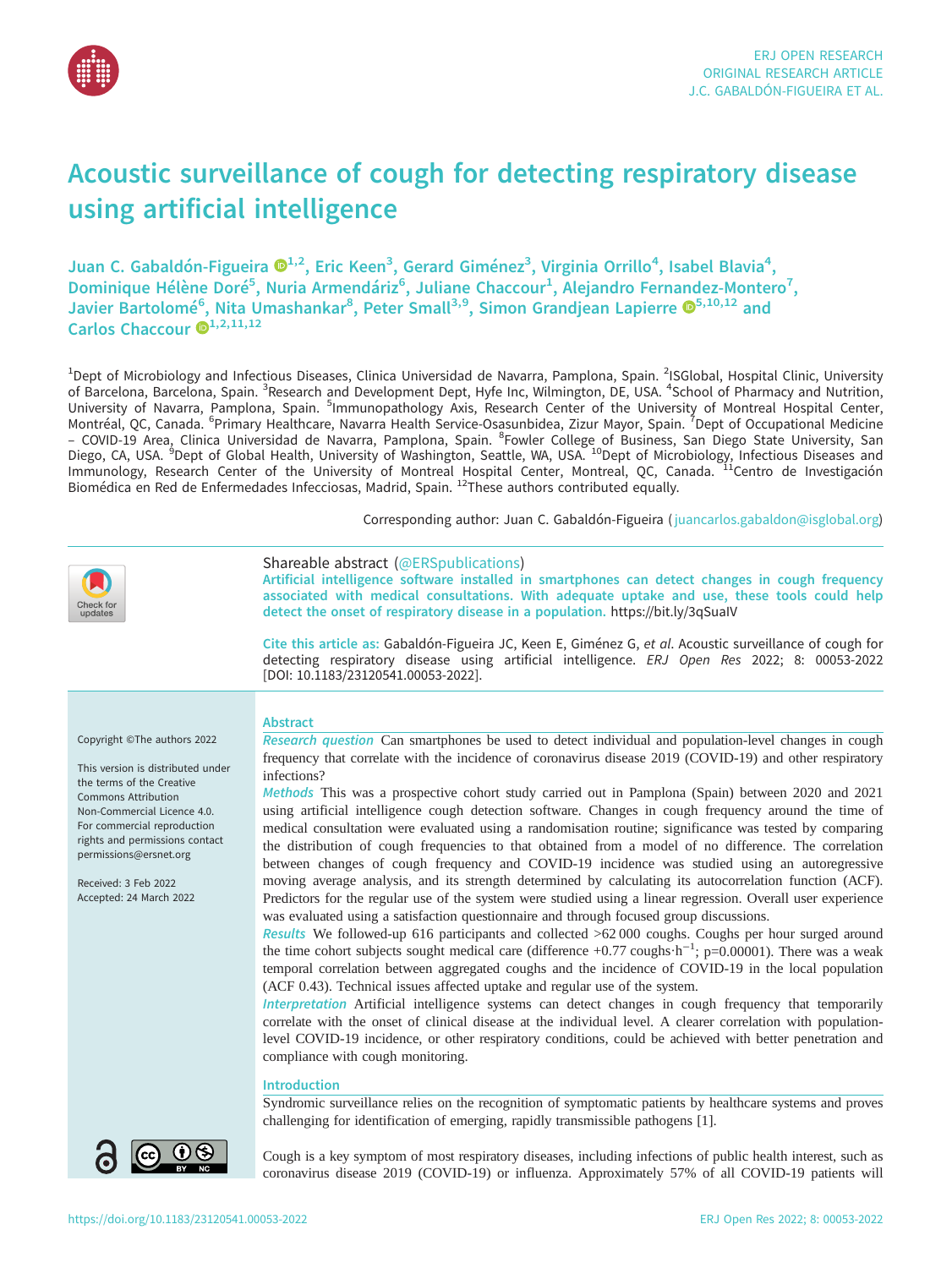develop cough during the early stages of infection and its presence is probably correlated with contagiousness [[2](#page-8-0), [3\]](#page-8-0). The ubiquitous presence of cough in respiratory infections and its low frequency in healthy individuals make it an attractive marker for syndromic surveillance [\[4](#page-8-0)].

The limited portability and automation of existing cough monitoring systems limit their usefulness for protracted use. Furthermore, none has so far been used to monitor community-level cough [\[5\]](#page-8-0). In addition, incorporation of cough monitoring into epidemiological surveillance programmes is hampered by a limited understanding of the epidemiology of cough.

Artificial intelligence systems can be trained to recognise the well-described acoustic characteristics of cough [\[6](#page-8-0)–[8\]](#page-8-0). These patterns can be identified by a wide range of machine learning techniques, such as convolutional neural networks [[6](#page-8-0), [9\]](#page-8-0). The widespread use of smartphones provides an opportunity to deploy these systems at the scale needed to construct a community-based surveillance network [[10, 11\]](#page-8-0).

We hypothesised that these systems could detect changes in an individual's clinical condition, and that aggregated data could help estimate the incidence of respiratory infections, such as COVID-19. Although cough detection systems have been used in clinical research for years, this is the first attempt to apply such a tool on a community scale [\[12](#page-8-0)–[15\]](#page-8-0).

# Methods

## Study subjects

Participants were recruited between November 2020 and June 2021 at the University of Navarra in Pamplona (Spain), and the neighbouring communities of Zizur Mayor and the Cendea de Cizur. Recruitment strategies included direct solicitation, advertisements through municipal authorities, and the university's communication platform and social networks. Through these activities, we expected to reach up to 30 000 people.

Eligible participants needed to 1) be aged  $\geq 13$  years; 2) own an Android or iOS smartphone able to run Hyfe; 3) be willing to install and use Hyfe as instructed; 4) accept and comply with Hyfe's privacy policy and terms of use; 5) grant access to their medical records during their participation in the study; 6) visit the University of Navarra regularly, or be a current resident of Navarra. All participants provided informed consent. This project was approved by the ethics committee for medical research of Navarra (Pamplona, Spain; reference number: PI2020/107) and the Comité d'Éthique à la Recherche du Centre Hospitalier de l'Université de Montréal (Montréal, Canada; reference number: 2021-9247).

## Study design

This was a prospective observational study. The primary objective was to assess the value of digital cough surveillance as a proxy for community incidence of COVID-19. Secondary objectives were to 1) determine whether changes in cough frequency were associated with the moment of medical consultation; and 2) quantitatively and qualitatively assess the barriers and facilitators to participation in smartphone-based acoustic surveillance programmes. A full protocol describing sample size estimations and enrolment strategies was published previously [[11\]](#page-8-0).

#### **Methods**

Participants were asked to monitor their cough using Hyfe Cough Tracker (henceforth referred to as Hyfe; <https://www.hyfe.ai>), a free, automated, cough detection application, downloaded on their personal phones. Hyfe monitors ambient sounds without continuously recording. It uses a convolutional neural network to analyse explosive sounds. A cough prediction score is assigned to each sound by the machine learning model, if this score lies above a pre-determined threshold (in this study 0.7 out of a maximum score of 1), the sound is classified as a cough, stored in the participant's smartphone, and relayed to a cloud-based central dataset. Individual coughs detected  $\geq 0.5$  s from each other are counted independently. Preliminary data indicate that Hyfe has a sensitivity of 96.34% and a specificity of 96.54% in differentiating coughs from other detected sounds [\[11](#page-8-0)]. Further validation to determine its performance when undetected explosive sounds are accounted for is underway ([clinicaltrials.gov](http://www.clinicaltrials.gov) identifier NCT05042063).

Participants were instructed to keep Hyfe active for  $\geq 6$  h·day<sup>-1</sup> during the night-time, in order to minimise interference with normal daytime routines, but encouraged to use it continuously, if possible. They were instructed to monitor their cough for a 30-day period, with the possibility of prolonging their participation. Daily push notifications and periodic emails were sent to participants to maintain retention.

Study personnel reviewed medical records of participants every 2 weeks at the Clínica Universidad de Navarra and the regional public health system (Osasunbidea), looking for consultations associated with a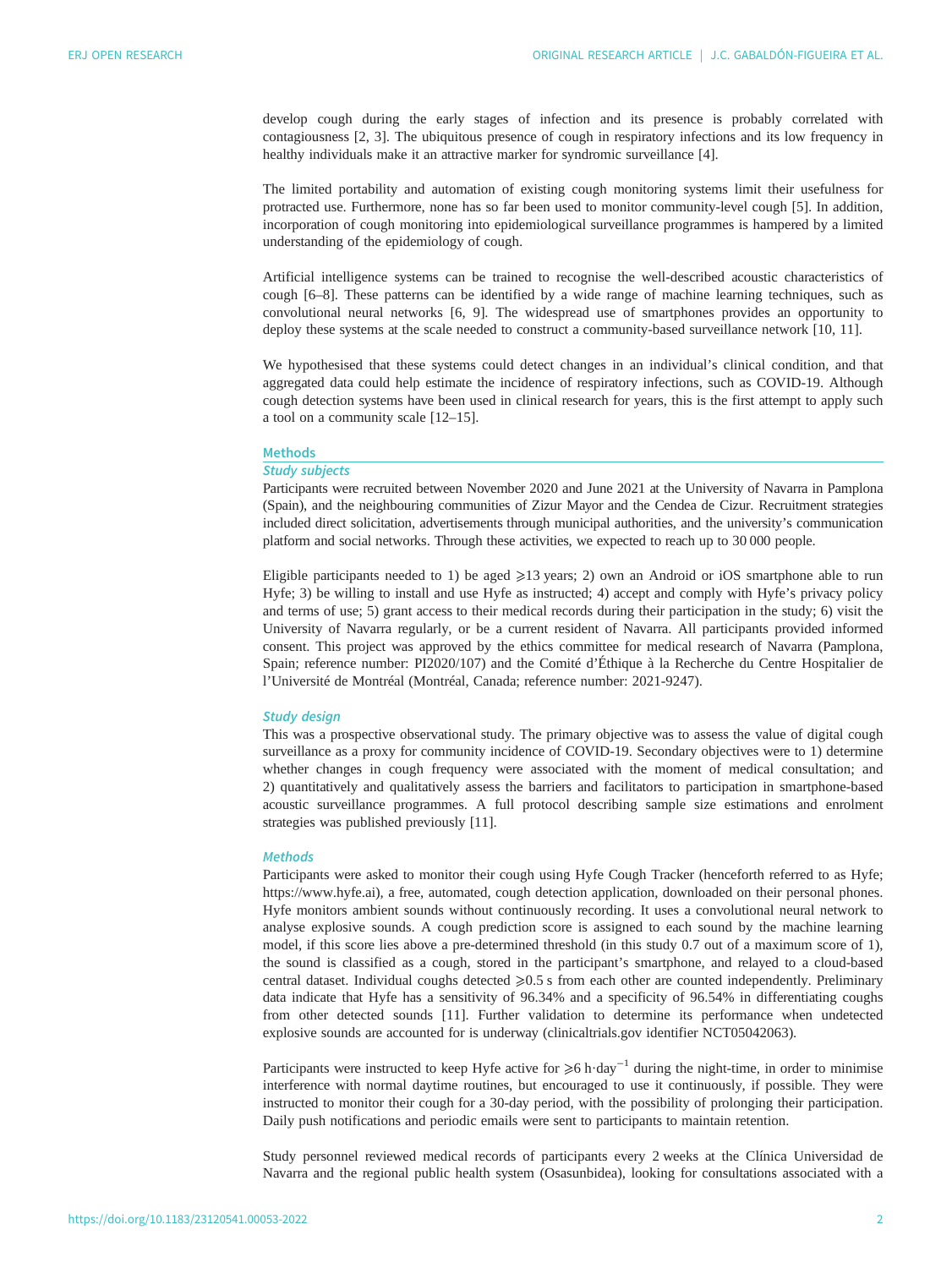diagnosis of respiratory disease. During each round of reviews, the national identification numbers of participants were searched in a centralised dataset, and registered consultations associated with respiratory symptoms (including COVID-19 screening tests), or a confirmed diagnosis of respiratory disease (COVID-19, influenza, respiratory syncytial virus, pneumonia, asthma, bronchitis, pharyngitis, chronic cough, COPD, gastro-oesophageal reflux disease or other nonspecific respiratory tract infections) was recorded. Daily incidence of COVID-19 in the study area was obtained from public sources [[16\]](#page-8-0).

Upon withdrawal, participants were instructed to rate the digital cough monitoring application on a 0–5 scale (0=very unsatisfactory to 5=very satisfactory). Participants were divided into two groups: high- $\geq 100$  h of monitoring) and low-participation (<100 h of monitoring) users.

Participants were invited to join virtual focus group discussions to evaluate the importance given to cough and their experience using the digital cough monitoring application.

# Analysis

The main outcome measure of this study was cough frequency (measured in coughs per person-hours). Secondary outcome measures included daily COVID-19 incidence in the study area, average daily usage of the application (measured in minutes per day), and the mean application's appreciation score (on a 0–5 scale).

## Cough frequency and changes in clinical status

A medical consultation period was defined as the 10 days centred on the date of consultation (days −5 to +4, with day 0 being the date of consultation). All data outside the consultation period were defined as the user's cough frequency history and further divided into a pre- (before day −5) and post-consultation history (after day +4). Participants who attended at least one medical consultation during the enrolment period and for which  $\geq 24$  h of cough monitoring was achieved within and outside the consultation period were included in the analysis.

Comparison tests were carried out using a randomisation routine, which protects results against bias from individual-level effects (large differences in user activity and/or cough rates) while preserving uncertainties inherent to low sample sizes. Cough rates during the consultation period and the participant's whole history were calculated for each user, their differences (consultation − history) were determined. The mean of these differences is treated as the average effect size in the sampled population.

To determine the significance of this observed effect size, it was compared to a distribution of effect sizes that would be expected under a null model of no difference between the two levels. This was determined using 1000 iterations of a randomisation routine in which the user records were shuffled (specifically, the field indicating days since consultation), and the average of the users' cough rate difference was re-calculated. This routine produced a null distribution of simulated effect sizes. The proportion of null values greater than the observed value is treated as a p-value.

## Acoustic surveillance and COVID-19 incidence

Participants with  $\geq 1$  h of cough monitoring were included in this analysis. Cough was aggregated in time to create a cough frequency curve. An epidemic curve including all cases of COVID-19 diagnosed in the study area was superposed to cough data. An autoregressive moving average (ARIMA) analysis was carried out to compare confirmed cases of COVID-19 with cough frequency in the cohort, excluding participants with less than an hour of data on any specific day. The strength of the association between both variables was expressed with the auto-correlation function (ACF). This parameter ranges from −1 to +1, with values closer to 1 representing a stronger association. This analysis was only carried out for COVID-19, due to the low circulation of other respiratory pathogens during the study period.

# Usage and perception of the acoustic syndromic surveillance system

Predictors of regular use were evaluated using a linear regression model to compare differences in the average daily monitoring period by age, gender, operating system (Android or iOS), number of medical consultations during the study period and number of email reminders sent to each participant.

Mean appreciation scores for the application from participants who completed the end-of-study questionnaire were disaggregated by operating systems and compared with a two-tailed unpaired t-test. Barriers and facilitators for uptake and use were qualitatively assessed in focus group discussions.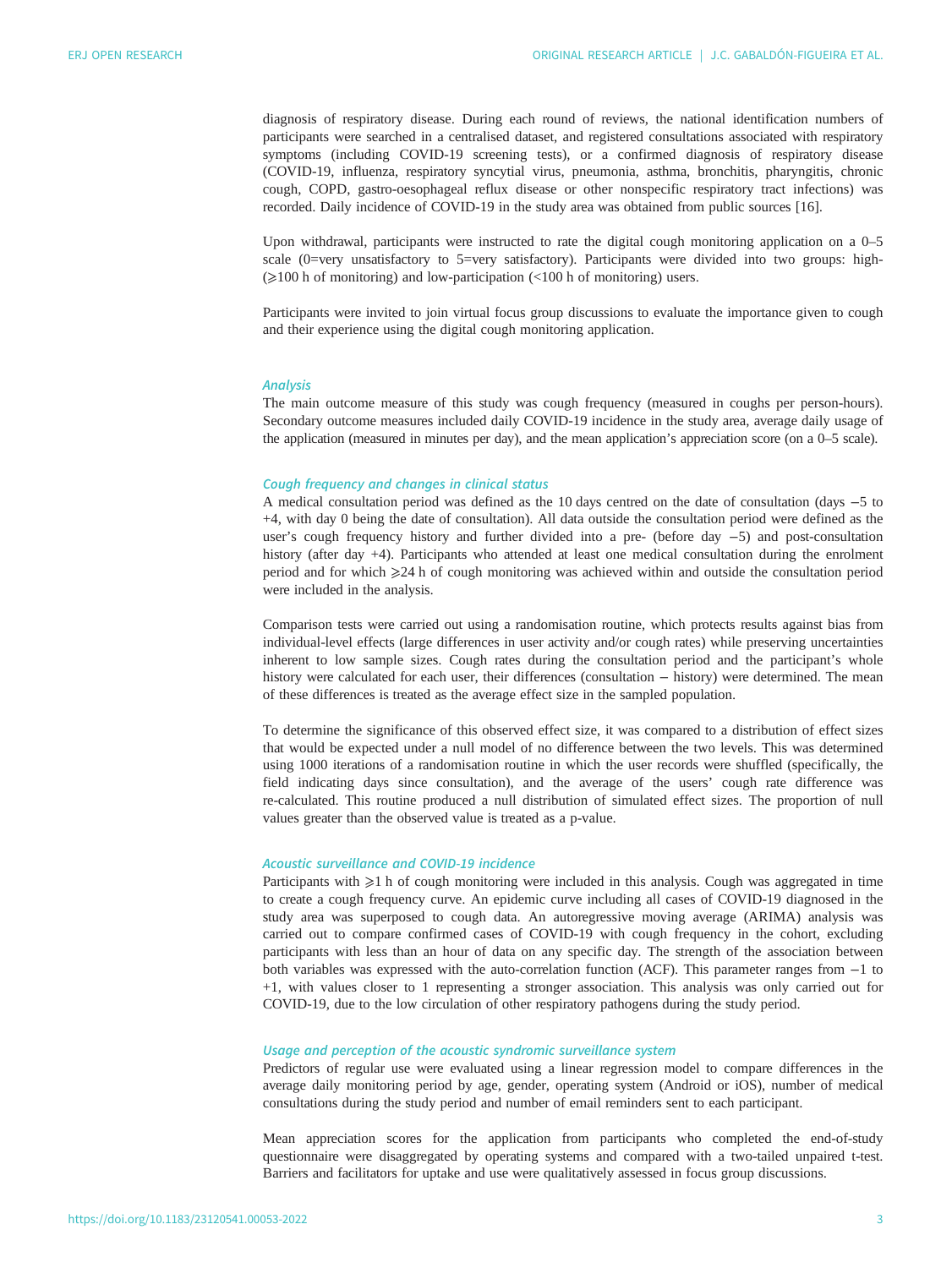<span id="page-3-0"></span>

FIGURE 1 Flow chart of participants analysed in the study. Approximately 35 000 people were estimated to have been reached via social network information campaigns. Of these, 930 were enrolled in the study. Only 616 participants recorded data for  $\geq 1$  h, and were therefore included in the autoregressive moving average (ARIMA) and usage analyses. Similarly, only 272 participants consulted medical services during the study period. Of these, only 33 recorded ≥24 h of data both in and outside the consultation period, and were included in the analysis of cough frequency changes as a function of consultation dates.

Data was organised and analysed using R Studio version 1.3 [\(www.rstudio.com\)](http://www.rstudio.com) and SPSS Statistics version 28 (IBM Corp, Armonk, NY, USA).

#### **Results**

#### Characteristics of the cohort

A total of 930 participants were enrolled. However, only 616 used the application for  $\geq 1$  h (figure 1). Although this is the largest cough cohort continually monitored to date, it represents just 1.7% of the 35 000 people estimated to have been reached in the recruitment campaign. Participants were aged 14–76 years (median 21 years, interquartile range (IQR) 20–25 years), mostly female (64.9%) and iOS users (56%). In total, 178 (28.9%) participants registered >100 h of monitoring, and 21 (3.4%) registered ⩾240 h, equivalent to 10 days of continuous monitoring. The latter groups were older (median age for those with  $\geq$ 100 h: 25 years, IQR 21–50 years; median age for those with  $\geq$ 240 h: 50 years, IQR 39–56 years), as presented in table 1.

#### Cough frequency is higher around the time of medical consultation

272 participants attended at least one medical consultation during the study period (425 consultations in total; [supplementary material](http://openres.ersjournals.com/lookup/doi/10.1183/23120541.00053-2022.figures-only#fig-data-supplementary-materials)), 33 of whom had  $\geq 24$  h of monitoring both during and outside the

| <b>TABLE 1</b> Cohort characteristics and cough monitoring periods |             |                           |              |               |  |  |  |
|--------------------------------------------------------------------|-------------|---------------------------|--------------|---------------|--|--|--|
|                                                                    | Recruited   | <b>Monitoring periods</b> |              |               |  |  |  |
|                                                                    |             | $\geq 1$ h                | $\geq$ 100 h | ≥240 h        |  |  |  |
| Age, years                                                         | $21(20-24)$ | $21(20-25)$               | $25(21-50)$  | $50(39 - 56)$ |  |  |  |
| Operating system                                                   |             |                           |              |               |  |  |  |
| Android                                                            | 366 (39.4)  | 269 (43.7)                | 127 (71.3)   | 18 (85.7)     |  |  |  |
| iOS                                                                | 559 (60.1)  | 345 (56.0)                | 51(28.7)     | 3(14.3)       |  |  |  |
| Not specified                                                      | 5(0.5)      | 2(0.3)                    | 0            | $\mathbf{0}$  |  |  |  |
| Participants                                                       | 930         | 616                       | 178          | 21            |  |  |  |
| Data are presented as median (interquartile range), n (%) or n.    |             |                           |              |               |  |  |  |

https://doi.org/10.1183/23120541.00053-2022 4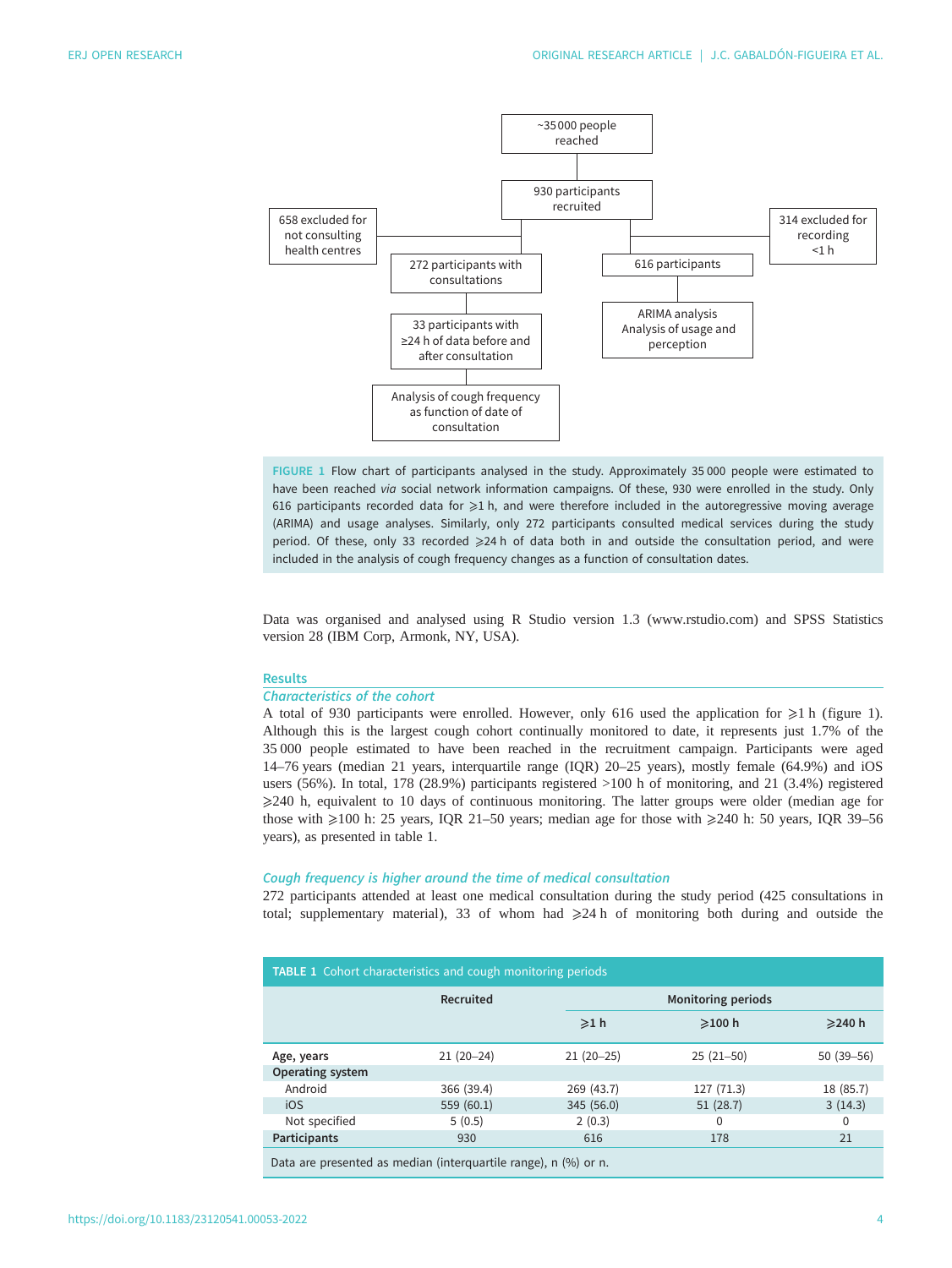

FIGURE 2 Difference between cough rates in the consultation period compared to the participants' monitoring history. Cough frequency during the consultation period is compared to the entire monitoring history (n=33), and the parsed pre- (n=23) and post-consultation history (n=29). Shaded areas represent the distribution of effect sizes predicted under a null model of no difference. The black line represents the actual observed difference between the consultation period and compared periods. Cough frequency during the consultation period significantly increased when compared to the entire history and the post-consultation history (p<0.00001 in both cases), but not when compared to the pre-consultation history (p=0.855).

consultation period [\(figure 1\)](#page-3-0). For these 33 patients, hourly cough rates were higher during the consultation period, than during the rest of the monitoring history, with a difference of 0.77 coughs  $h^{-1}$ ( p<0.00001), equivalent to ∼19 extra coughs per day. This effect was driven by lower cough rates during the post-consultation history (after day +4, difference: 1.08 coughs·h−<sup>1</sup> ; p<0.00001). When exclusively compared to the pre-consultation history (before day −5), cough rates were not significantly different ( p=0.855) (figure 2, table 2). Similar results were observed when comparing subdivisions of the consultation period to the rest of the monitoring history [\(supplementary material](http://openres.ersjournals.com/lookup/doi/10.1183/23120541.00053-2022.figures-only#fig-data-supplementary-materials)).

## Syndromic surveillance and COVID-19 incidence

>79 000 aggregated hours of monitoring, equivalent to 3316 person-days (or 9.08 person-years) and 62 401 coughs were registered between November 2020 and August 2021 (n=616 participants). Of these, 79% were recorded between 20:00 and 08:00. Peaks of cough rates were registered in February, April–May and August 2021 [\(figure 3b\)](#page-5-0).

In total, 14 051 cases of COVID-19 were diagnosed in the study area, in three clear waves: in January and February, late March and April, and between July and August 2021 ([figure 3a](#page-5-0)). Only 72 new cases were diagnosed among study participants (51 of which occurred among participants who recorded  $\geq 1$  h).

| <b>TABLE 2</b> Changes in cough rates during the consultation period and participant monitoring history |              |                                                              |           |  |  |  |
|---------------------------------------------------------------------------------------------------------|--------------|--------------------------------------------------------------|-----------|--|--|--|
|                                                                                                         | Participants | Observed difference in cough rate<br>$(coughs \cdot h^{-1})$ | p-value   |  |  |  |
| Consultation period (days $-5$ to $+4$ ) <sup>#</sup>                                                   |              |                                                              |           |  |  |  |
| Full user history                                                                                       | 33           | $+0.77 + 2.62$                                               | < 0.00001 |  |  |  |
| Pre-consultation history (before day $-5$ )                                                             | 23           | $-0.25 \pm 1.89$                                             | 0.855     |  |  |  |
| Post-consultation history (after day +4)                                                                | 29           | $+1.08 + 2.92$                                               | < 0.00001 |  |  |  |
| Data are presented as n or mean±sp, unless otherwise stated. #: day 0=date of consultation.             |              |                                                              |           |  |  |  |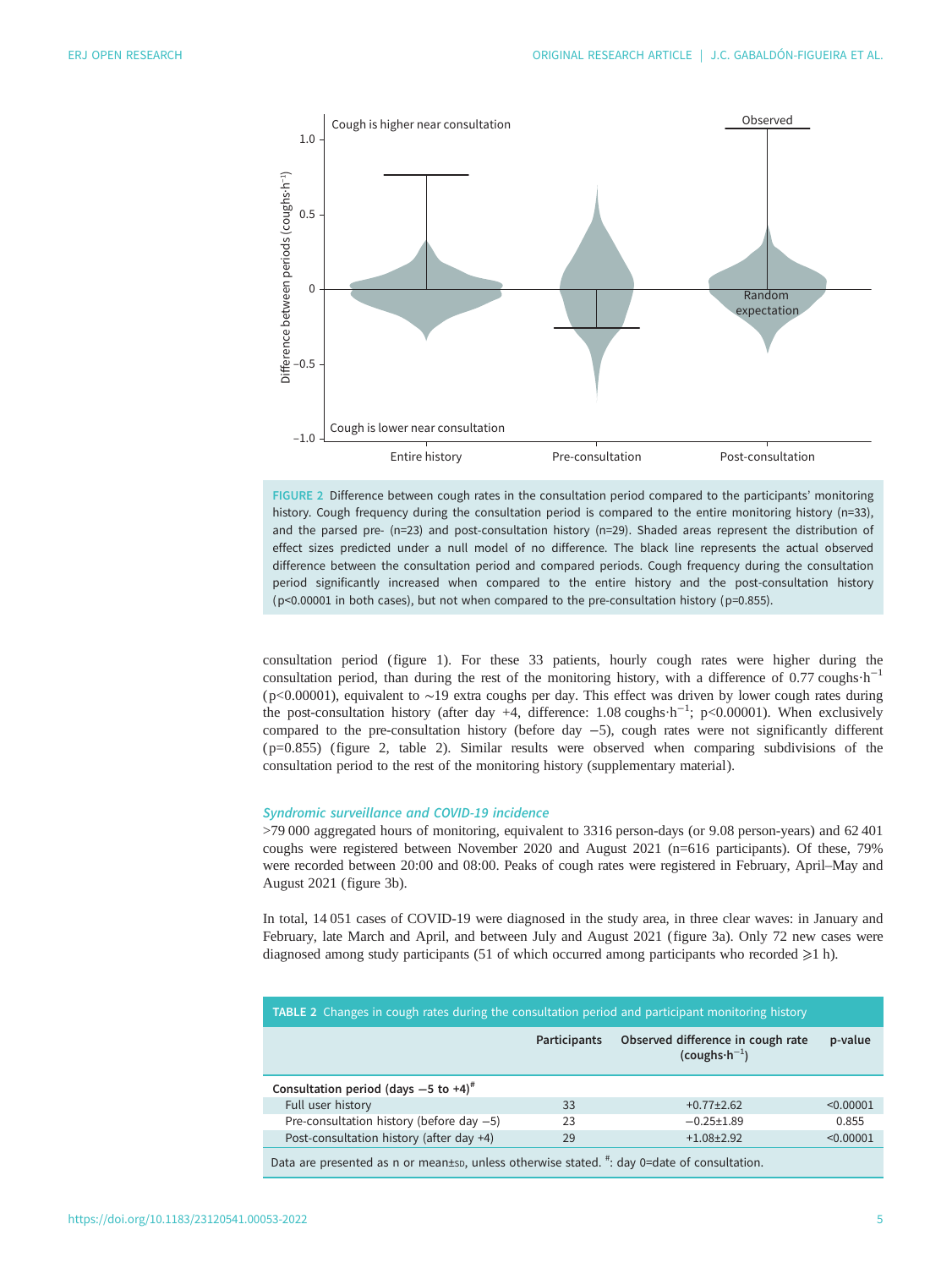<span id="page-5-0"></span>



Cough frequency in the cohort and COVID-19 incidence in the population correlated, notably during the first and last waves (figure 3a and b). The ARIMA model analysis confirmed this association, which reached maximum strength (ACF=0.43) when lagging the cough time series by 17 days compared to the COVID-19 incidence. This indicates that cough increased, on average, 17 days after peaks in COVID-19 cases.

The number of users registering coughs changed throughout the study period, such that changes in cough frequency were based on a diminishing number of participants (figure 3d). Specifically, during the February COVID-19 wave, ∼40 participants were contributing a combined total of >555 h of monitoring time per day. At the time of the third peak there were only ∼12 participants contributing 111 h of monitoring time per day. Upon closer inspection, it was noted that almost half of all coughs registered during this wave came from a single chronic cougher who did not have COVID-19. Further investigation revealed that during this period, her cough increased to ∼400 per day, following the discontinuation of antitussive medication. The smaller peak observed in February coincides with this participant's recruitment into the study.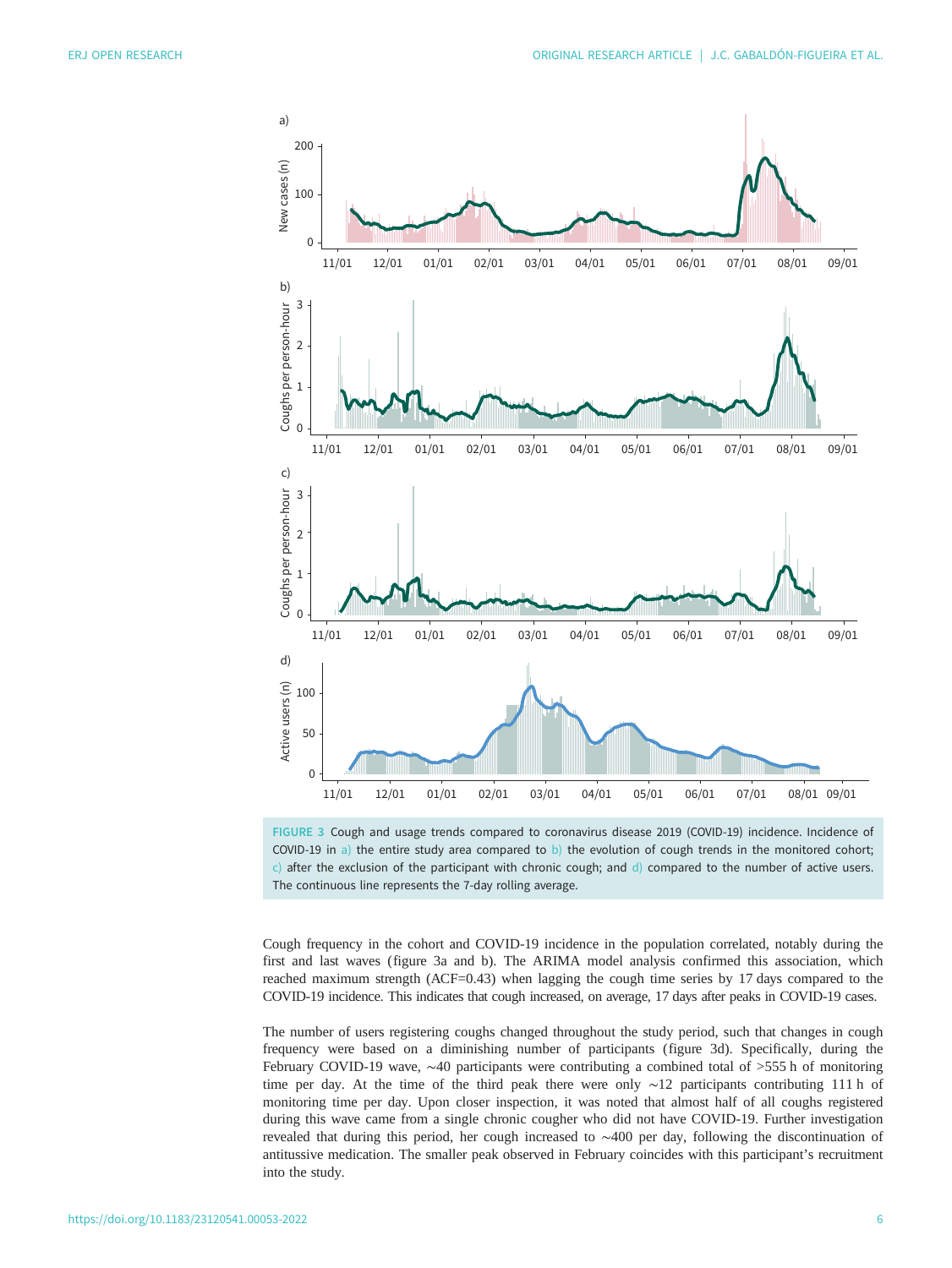While the peak in coughs during the summer remains evident after excluding this participant from the ARIMA model ([figure 3c\)](#page-5-0), the strength of the correlation markedly reduced (ACF 0.28), indicating that given the low number of participants, trends were influenced by one person with severe chronic cough.

## Usage and perception of the application

Participants with  $\geq 1$  h of monitoring (n=616) registered an average of 130 h of total data (range 1–5000 h) and used the application for a mean±sp 336±188 min per day), equivalent to 5.6 h. Average daily usage was discretely increased in participants who received more email reminders (β=5 min per reminder; p<0.001), and those who were older (β=4.5 min per year; p<0.001). Using iOS rather than Android was associated with significantly reduced daily usage time  $(\beta = -103 \text{ min}; p < 0.001)$ . Results for other predictors can be found in the [supplementary material](http://openres.ersjournals.com/lookup/doi/10.1183/23120541.00053-2022.figures-only#fig-data-supplementary-materials).

The mean $\pm$ sp appreciation score was  $3.6\pm1.02$  (n=217). Scores were higher among Android users (3.82, 95% CI 3.64–4.00), compared to iOS users (3.38, 95% CI 3.18–3.58; p=0.001). The most common reason for withdrawal was technical problems while running the application (n=95, 43.8%), mostly among iOS users (60 out of 95; [supplementary material](http://openres.ersjournals.com/lookup/doi/10.1183/23120541.00053-2022.figures-only#fig-data-supplementary-materials)).

Nine participants took part in focus group discussions. Participants were aged 21–65 years (median 48 years). Two (22.2%) were male and seven (77.8%) female. Seven belonged to the high-usage group (registered  $\geq 100$  h), while two belonged to the low-usage group. In the former, cough was perceived as important only if it affected daily routines, either because it was associated with a known respiratory disease or with certain lifestyle characteristics, such as smoking. The main motivator behind constant usage was interest in helping the study team, with little importance given to its perceived health benefits. However, two participants with a history of chronic respiratory disease indicated that seeing changes in longitudinal cough trends, and their link to certain behaviours, were important motivators. Notifications were not well received in the low-participation group. Repeated bugs in the iOS version were noted in both groups, confirming results from the quantitative analysis. Summary tables with common answers provided by participants can be found in the [supplementary material](http://openres.ersjournals.com/lookup/doi/10.1183/23120541.00053-2022.figures-only#fig-data-supplementary-materials).

## **Discussion**

This is the first population-based syndromic surveillance study using passive digital cough monitoring. Over the course of the study, we monitored >9 years of person-time and detected 62 000 cough sounds. We showed that cough monitoring can detect changes in cough frequencies at individual and community levels.

Our observation that cough frequency is higher around the time that individuals seek medical care suggests that passively detected changes in cough patterns could be noticed by participants, and partially influence health-seeking behaviours. While it is true that other symptoms apart from cough are likely to contribute to this process, these findings suggest that upon further refinement, smartphone-based tools could be used to detect changes of clinical relevance in cough patterns, in the context of patient monitoring or evaluation of response to treatment. These changes were driven by reductions after the 5 days following consultations. The lack of a significant difference with the pre-consultation history is likely a result of the fact that many of these participants were recruited during COVID-19 testing sessions, when many were already symptomatic, making their pre-consultation history short or nonexistent.

In addition, we demonstrated that longitudinal changes in aggregate cough data from this cohort were temporally associated with the incidence of COVID-19 in the community. However, the causal nature of this association is challenged by the fact that the cough frequency peaked, on average, 17 days after COVID-19 incidence, long after the period within which most symptoms of mild infection resolve [[17\]](#page-8-0).

Further confounding in this association came from a large proportion of coughs originated by a single individual with chronic cough. As discussed later, the lack of a stronger temporal association is probably caused by a low population coverage, and the low incidence of COVID-19 in the cohort. It may also be due to a low percentage of patients experiencing cough, confounding by other infectious and noninfectious causes of cough within the cohort, or exposure to other environmental tussive stimuli.

Nonetheless, the fact that the association remains visible in more than one COVID-19 wave, and after removing the chronic cougher, might indicate that some subjects in the cohort were infected in the last part of a community wave and remained undiagnosed.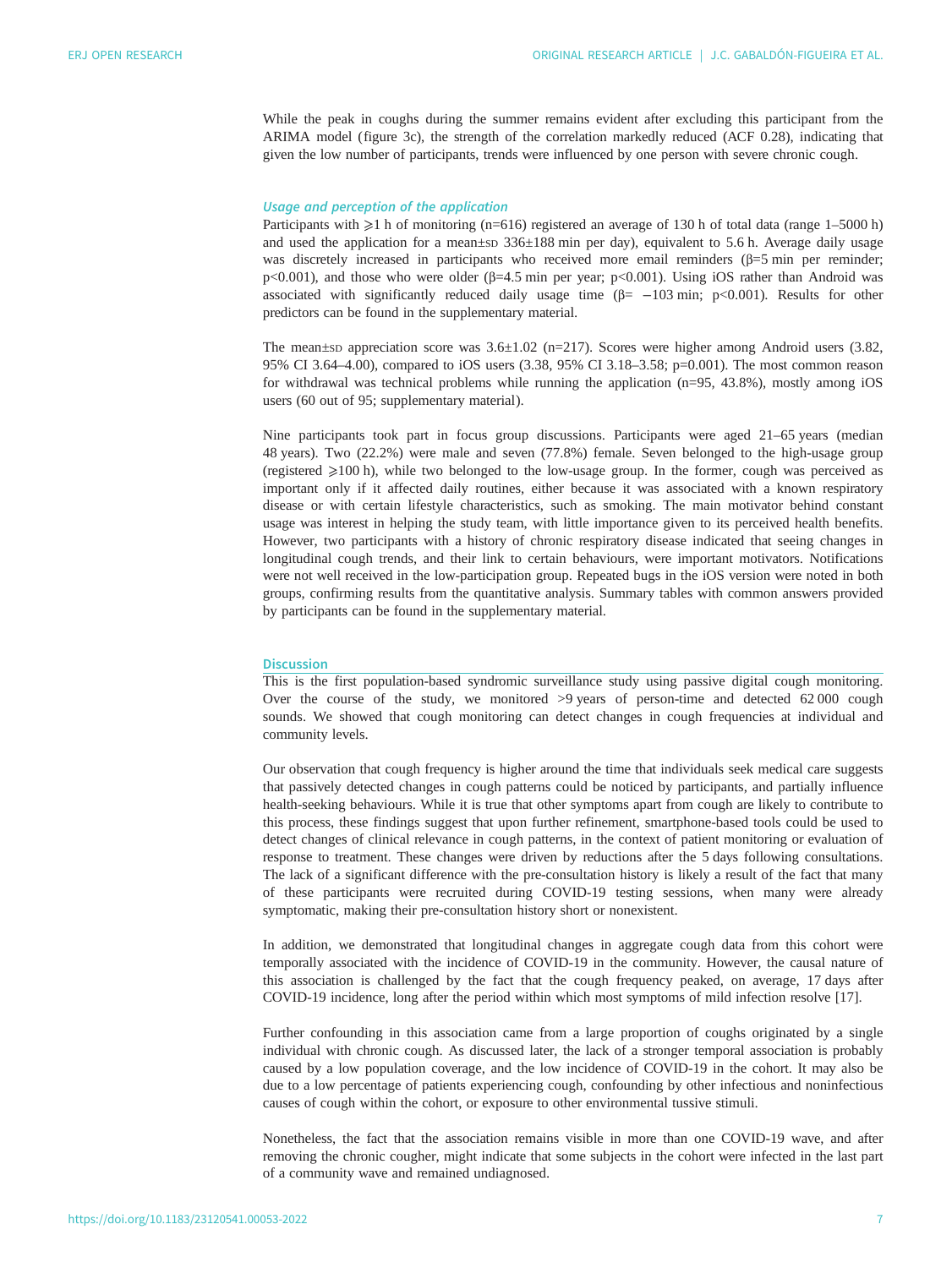# Limitations

This study failed to reach an adequate uptake to produce representative data of the population (only 1.7% of the estimated reached individuals ended up using the application). Similarly, only two-thirds of these participants provided useful data, and only 21 used the application regularly throughout the study period. Addressing these issues seems complicated, considering low uptakes reported for similar contact tracing software in the past [\[18](#page-8-0)]. Larger multicentric projects, ideally supported by public health authorities, might help increase the number of participants in future studies.

Another important limitation is the fact that participants were instructed to preferentially monitor night-time cough. While this probably facilitated compliance by reducing interference with routine cell phone use, sleep is an inhibitor of cough [\[19](#page-8-0)], and we observed a higher cough frequency from 10:00 to 20:00, with coughs reducing sharply after midnight [\[20](#page-8-0)]. This means that the value of longer monitoring periods will rely on longer daytime monitoring. The fact that technical problems were the leading cause for discontinuation is encouraging, as these are solvable engineering challenges, many of which have already been implemented, indicating that future studies with protracted daytime monitoring time are feasible. Human factors of maintaining interest and ensuring privacy may be harder to address.

The fact that only a few participants were monitoring their cough regularly also made the results susceptible to the effect of outliers, as was observed, with large changes in the cohort's aggregated cough rate being driven by a single participant with chronic cough. Despite this, the fact that a modest correlation remained visible after excluding this participant, and the system's capacity to detect changes in cough frequency associated to medical consultations are encouraging.

It is also possible that the monitoring system detected background coughs, not produced by study participants, particularly if they used it while visiting crowded areas. The fact that participants were mostly instructed to use the application at night and in their homes, as well as the fact that louder sounds are more likely to trigger the classification algorithm, are expected to limit this confounding effect, but this should be explored in future studies.

Acoustic surveillance systems are technically capable of detecting changes in cough frequency associated with the onset and evolution of respiratory disease in individuals and populations. However, the discussed limitations prevented us from reliably responding to whether they can be used to infer the incidence of respiratory disease.

Provenance: Submitted article, peer reviewed.

Author contributions: Conceptualisation: S. Grandjean Lapierre, J.C. Gabaldón-Figueira and C. Chaccour; methodology: S. Grandjean Lapierre, J.C. Gabaldón-Figueira, C. Chaccour, E. Keen, G. Giménez and N. Umashankar; software: E. Keen and G. Giménez; formal analysis: J.C. Gabaldón-Figueira, E. Keen, G. Giménez and N. Umashankar; investigation: J.C. Gabaldón-Figueira, C. Chaccour, V. Orrillo, I. Blavia, N. Armendáriz, J. Chaccour, A. Fernandez-Montero and J. Bartolomé; data curation: J.C. Gabaldón-Figueira and C. Chaccour; writing – original draft: J.C. Gabaldón-Figueira and C. Chaccour; writing – review and editing: all authors; visualisation: E. Keen and G. Giménez; funding acquisition: S. Grandjean Lapierre.

This study is registered at [www.clinicaltrials.gov](http://www.clinicaltrials.gov) with identifier NCT04762693 (as an observational study). Datasets, including deidentified records with the date of medical consultation of individual participants, responses to the satisfaction questionnaire, and individual cough and monitoring data, are available upon request. A complete study protocol, including the statistical analysis plan and samples of informed consent forms, has been published [11], and can also be found on [www.clinicaltrials.gov](http://www.clinicaltrials.gov) under the registration number NCT04762693.

Conflict of interest: E. Keen, G. Giménez and P. Small are employees of Hyfe, Inc. C. Chaccour has received consultancy fees from and owns equity in Hyfe Inc. All other authors declare no conflict of interest.

Support statement: This study was funded by the Patrick J. McGovern Foundation (grant name: "Early diagnosis of COVID-19 by utilising Artificial Intelligence and Acoustic Monitoring"). S. Grandjean Lapierre received salary support from the Fonds de Recherche en Santé Québec. ISGlobal acknowledges support from the Spanish Ministry of Science and Innovation through the "Centro de Excelencia Severo Ochoa 2019–2023" Programme (grant number: CEX2018-000806-S), and support from the Generalitat de Catalunya through the CERCA programme. Funding information for this article has been deposited with the [Crossref Funder Registry.](https://www.crossref.org/services/funder-registry/)